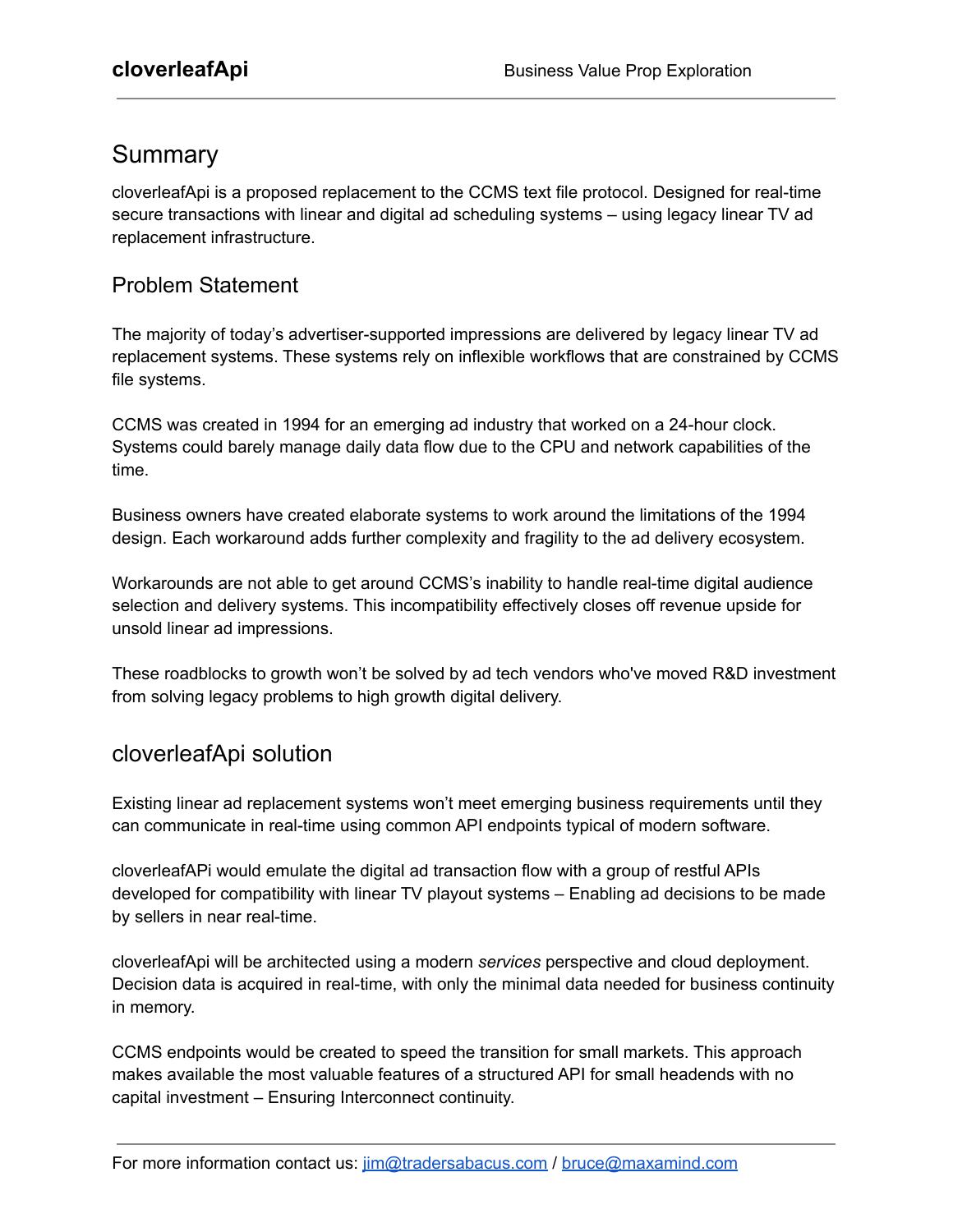#### OpenSource License

Industry consolidation has materially changed the landscape for both business owners and vendors. With industry consolidation comes efficiency, that same efficiency dissuades vendors from new investment. Replacing a 30-year practice that impacts the entire ecosystem may require the Business owners to take the lead.

An OpenSource Mastodon license can help solve this issue of trust, allowing Business owners to fund implementing a standard while giving vendors an opportunity to create competitive variations and adaptations. Efficient for all parties.

## Business Impact

| <b>CCMS text files</b>                                                 | cloverleafAPI proposal                                                                                     |
|------------------------------------------------------------------------|------------------------------------------------------------------------------------------------------------|
| Fragile and inflexible, unchanged for 2                                | Innovate without compromising legacy                                                                       |
| decades                                                                | systems                                                                                                    |
| Transaction success depends on people                                  | Unique break IDs; eliminate errors &                                                                       |
| naming advertisements to trigger critical                              | omissions while saving thousands of labor                                                                  |
| schedule merges and verification functions                             | hours per year in traffic                                                                                  |
| Edits to CCMS files in transit are insecure,<br>with minimal changelog | Transaction Security. No intermediate<br>points of data injection, and detailed<br>transaction logging     |
| Real-time ad decisions are not practical                               | Real-time fulfillment and verification via                                                                 |
| with tens of thousands of text files per day                           | restful APIs                                                                                               |
| CCMS merge of more than 2 schedules is                                 | Supports many ad decision systems in the                                                                   |
| impractical at scale                                                   | same avail or by daypart                                                                                   |
| Incompatible with digital ad systems                                   | Connect legacy playout to digital ad<br>scheduling and auction systems endpoints<br>to sell more inventory |
| The butterfly effect requires every ad-seller                          | Every transaction is a unique event,                                                                       |
| to align on every transaction - millions per                           | cloverleafApi contains the impact of E & O                                                                 |
| day, for interconnected markets                                        | to a single ad                                                                                             |
| <b>CCMS</b> text files                                                 | cloverleafAPI proposal                                                                                     |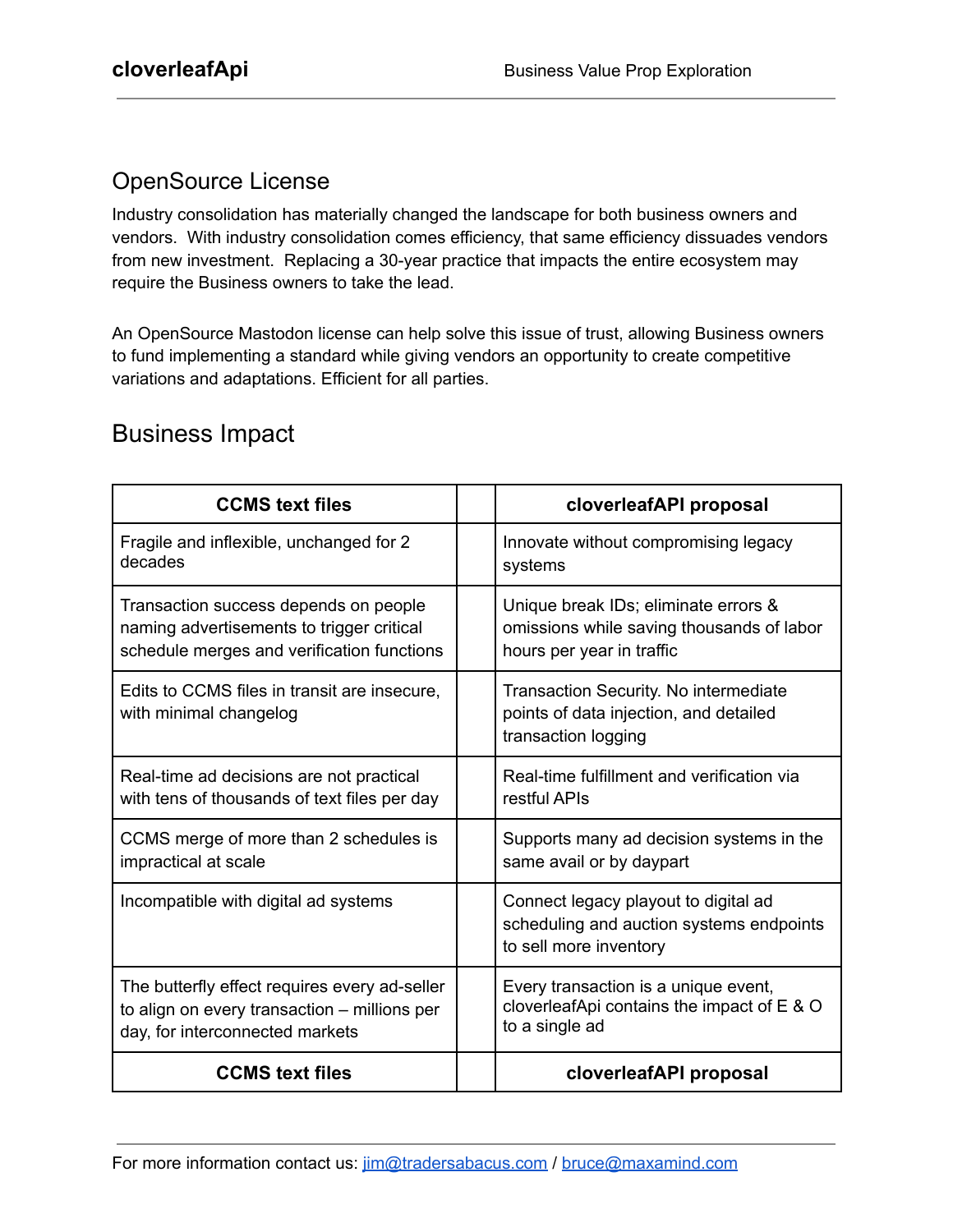| A change to break allocations requires<br>every traffic system to update, republish<br>schedules, and remerge | Shared view of today's inventory allows<br>business owners to reallocate with<br>automated optimization                      |
|---------------------------------------------------------------------------------------------------------------|------------------------------------------------------------------------------------------------------------------------------|
|                                                                                                               | Uncouple interconnect zones in real time<br>for national ad-impression campaigns,<br>where the full market is creating waste |
|                                                                                                               | Access new network inventory so every<br>cuetone can be monetized                                                            |

# cloverleafApi program plan designed for Business Owners

- Built OpenSource; code owned and controlled by the business owners
	- Stage-1 estimate: \$75K, 2-4 months
	- *Deliverables*: program roadmap and decision doc
		- Due diligence and program management by the cloverleafApi team
		- Document current workflows and existing business rules
		- Document Inventory of vendor capabilities and readiness for an API interface
		- Draft detailed architecture and design docs for review and approval
		- Phase-2 budget, and milestones plan
	- Stage-2 estimate: \$300k \$800k, 3-6 months
	- *Deliverables*: cloverleafApi low capacity prototype
		- cloverleafApi for CCMS replacement
		- Cost is dependent on scope and code contributions by participating teams
		- Validate approach with a long-tail network
		- Support current business model, local & interconnect merge, real-time transaction support, using SCTE/BXF standards
		- Validate requirements for a production environment
	- Stage-3 estimate: \$2.0m \$4.0m 4-12 months
	- *Deliverables*: production environment ready for full footprint transactions
		- Tools and environment capable of transacting US cable footprint @100m transactions per/day
		- Total cost dependant on contributions by participating MSO tech teams
		- SOW funding for key industry vendor integration to cloverleafApi using direct calls, no CCMS interpreter